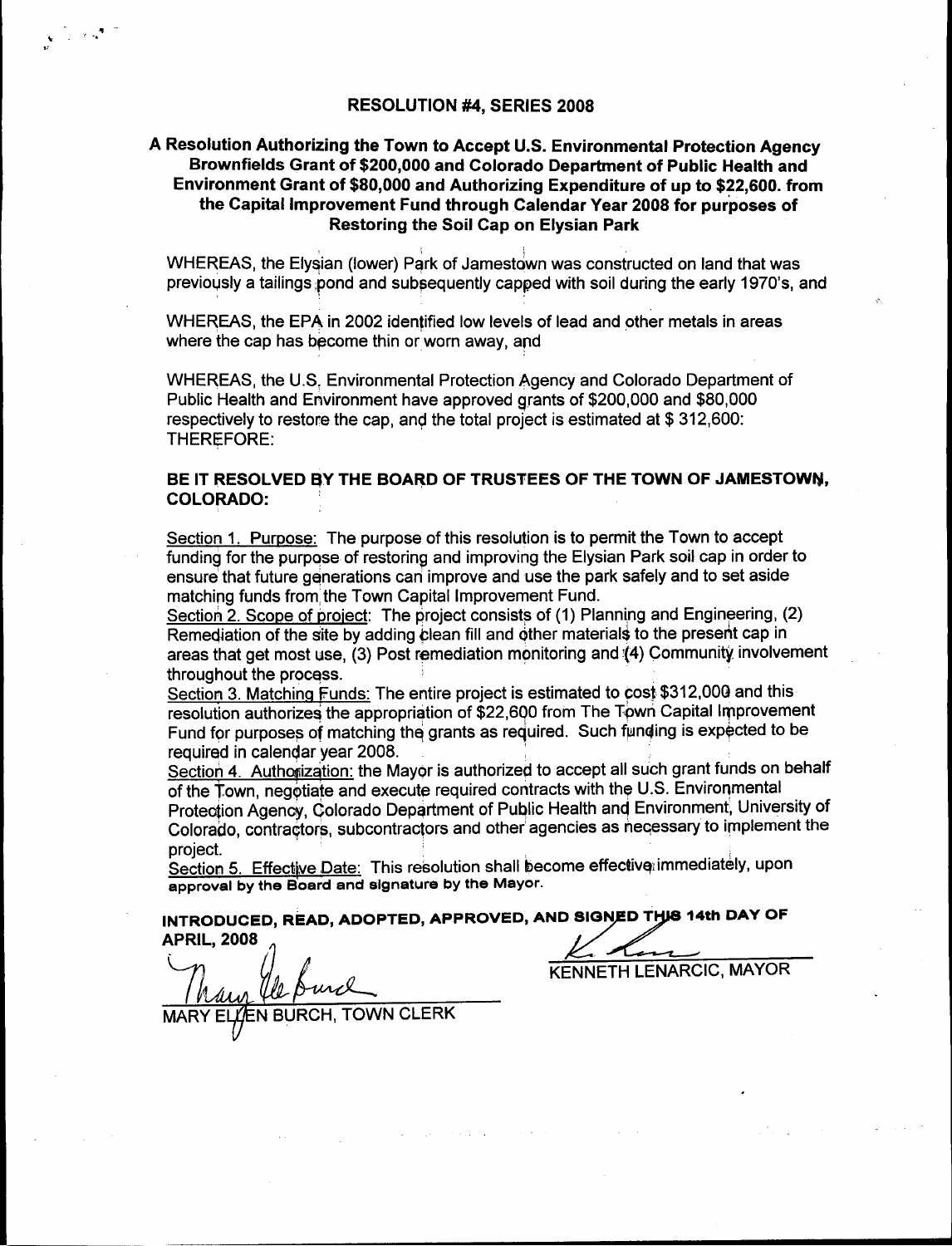|                                   | <b>Remediation Tasks</b> |         |             |          |                |          |             |         |           |
|-----------------------------------|--------------------------|---------|-------------|----------|----------------|----------|-------------|---------|-----------|
|                                   | (a)                      |         | (b)         |          | (c)            |          | (d)         |         |           |
|                                   | community                |         | engineering |          | remediation    |          | post-       |         |           |
|                                   | involvement              |         | planning    |          | implementation |          | remediation |         |           |
| budget categories                 |                          |         |             |          |                |          | monitoring  |         | total     |
|                                   |                          | cost-   |             | cost-    |                | cost-    |             | cost-   |           |
|                                   | <b>EPA</b>               | share   | <b>EPA</b>  | share    | <b>EPA</b>     | share    | EPA         | share   |           |
| personnel                         |                          | \$4,500 |             | \$6,600  |                | \$8,200  |             | \$3,600 | \$22,900  |
| fringe benefits                   |                          | \$1,100 |             | \$1,600  |                | \$2,000  |             |         | \$4,700   |
| travel                            |                          | \$600   |             |          |                |          |             | \$500   | \$1,100   |
| equipment                         |                          |         |             |          |                |          |             |         |           |
| supplies                          |                          | \$2,000 |             |          |                |          |             | \$3,900 | \$5,900   |
| contract: engineer <sup>1</sup>   |                          |         | \$12,000    | \$14,000 | \$6,000        | \$6,000  |             |         | \$38,000  |
| contract:implement <sup>2</sup>   |                          |         |             |          | \$180,000      | \$60,000 |             |         | \$240,000 |
| EPA Brownfields                   |                          |         | \$12,000    |          | \$186,000      |          | \$2,000     |         | \$200,000 |
| State cost-share <sup>3</sup>     |                          |         |             | \$14,000 |                | \$66,000 |             |         | \$80,000  |
| Town cost-share <sup>4</sup>      |                          | \$6,200 |             | \$8,200  |                | \$8,200  |             |         | \$22,600  |
| Univ Colo cost-share <sup>5</sup> |                          |         |             | \$2,000  |                |          |             | \$6,000 | \$8,000   |
| Local Affairs cost-               |                          | \$2,000 |             |          |                |          |             |         | \$2,000   |
| share <sup>6</sup>                |                          |         |             |          |                |          |             |         |           |
| total by source                   |                          | \$8,200 | \$12,000    | \$24,200 | \$186,000      | \$74,200 | \$2,000     | \$6,000 | \$312,600 |
| total for task                    | \$8,200                  |         | \$36,200    |          | \$260,200      |          | \$8,000     |         | \$312,600 |

## Table 1. Budget for the remediation of the Elysian Park site.

0

 $\frac{1}{2}$  .

contract:engineer is the designation for contractual expenses for engineering evaluation, planning, and oversight.

<sup>2</sup> contract:implement is the designation for contractual expenses for implementation of the remediation plan. <sup>3</sup> State cost-share is the funding pledged by the Colorado Department of Public Health and Environment (see

attached letter from Mark Rudolph, CDPHE.

<sup>4</sup> Town cost-share is Town of Jamestown in-kind contributions of staff time and expenses for supplies.

<sup>5</sup>*Univ Cob cost share is* University of Colorado Outreach Council funding for technical advice and water sampling.

<sup>6</sup>*Affairs 'cost-share is* Colorado Department of Local Affairs in-kind contribution of intern time.